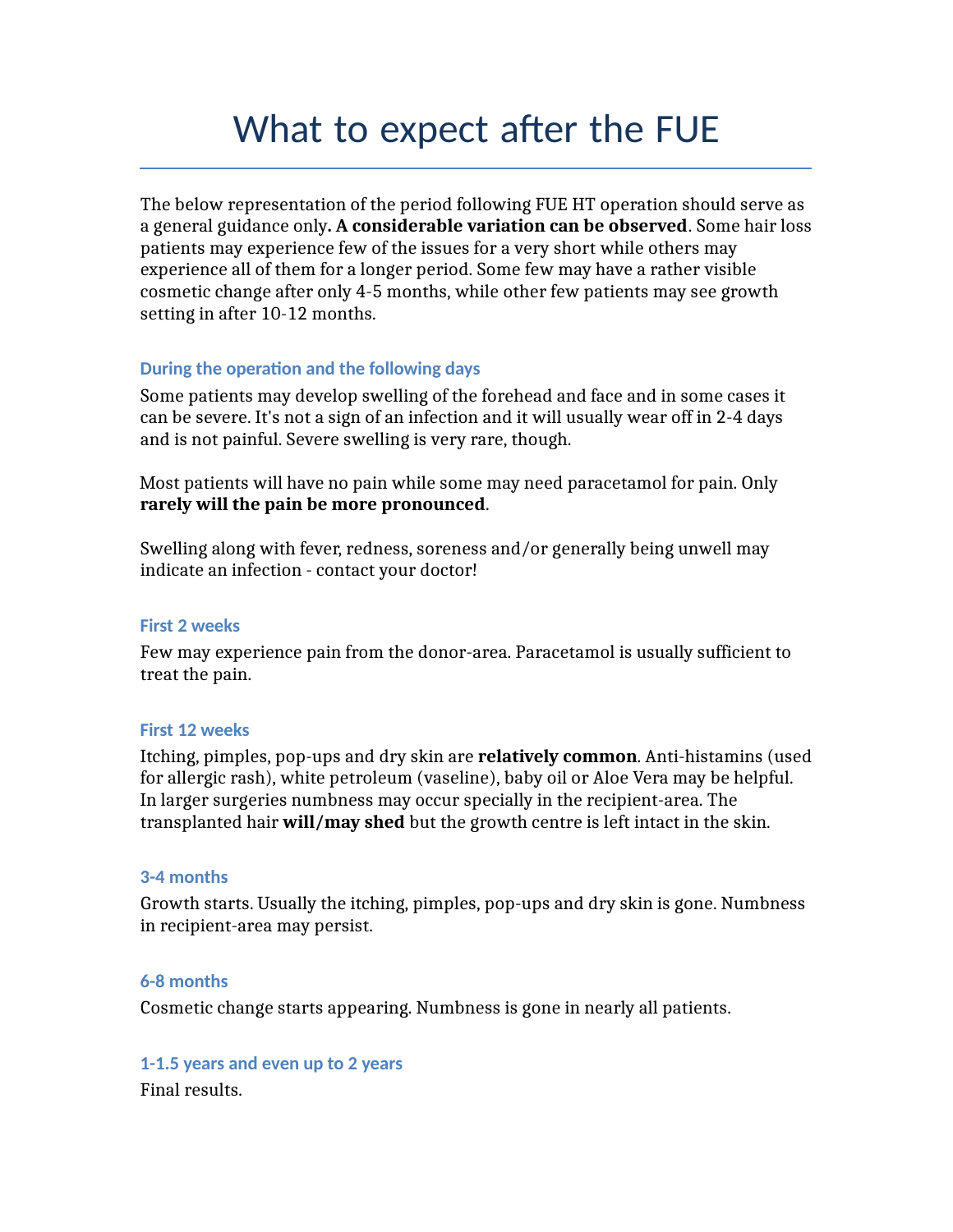# Returning to work and social life

# **Thinning but not bald**

If the recipient-area is not bald but only thinning most patients will be able to take up normal social activities after 10-14 days without drawing any attention.

# **Bald recipient-area**

If the recipient-area is bald or nearly bald 3-5 weeks may be required before the recipient-area becomes un-noticeable. However, in few cases a [light pinkish colour](http://www.myhairclinic.com/da/patient30-da.html) and irritation may persist even beyond 8 weeks.

# **Donor-area**

In far most of the cases of FUE HT with punches of 1 mm, or below, the donor-area will hardly be visible after two weeks. If the hair and skin colour contrast is great the extraction may be visible with a very short hair cut (number 1).